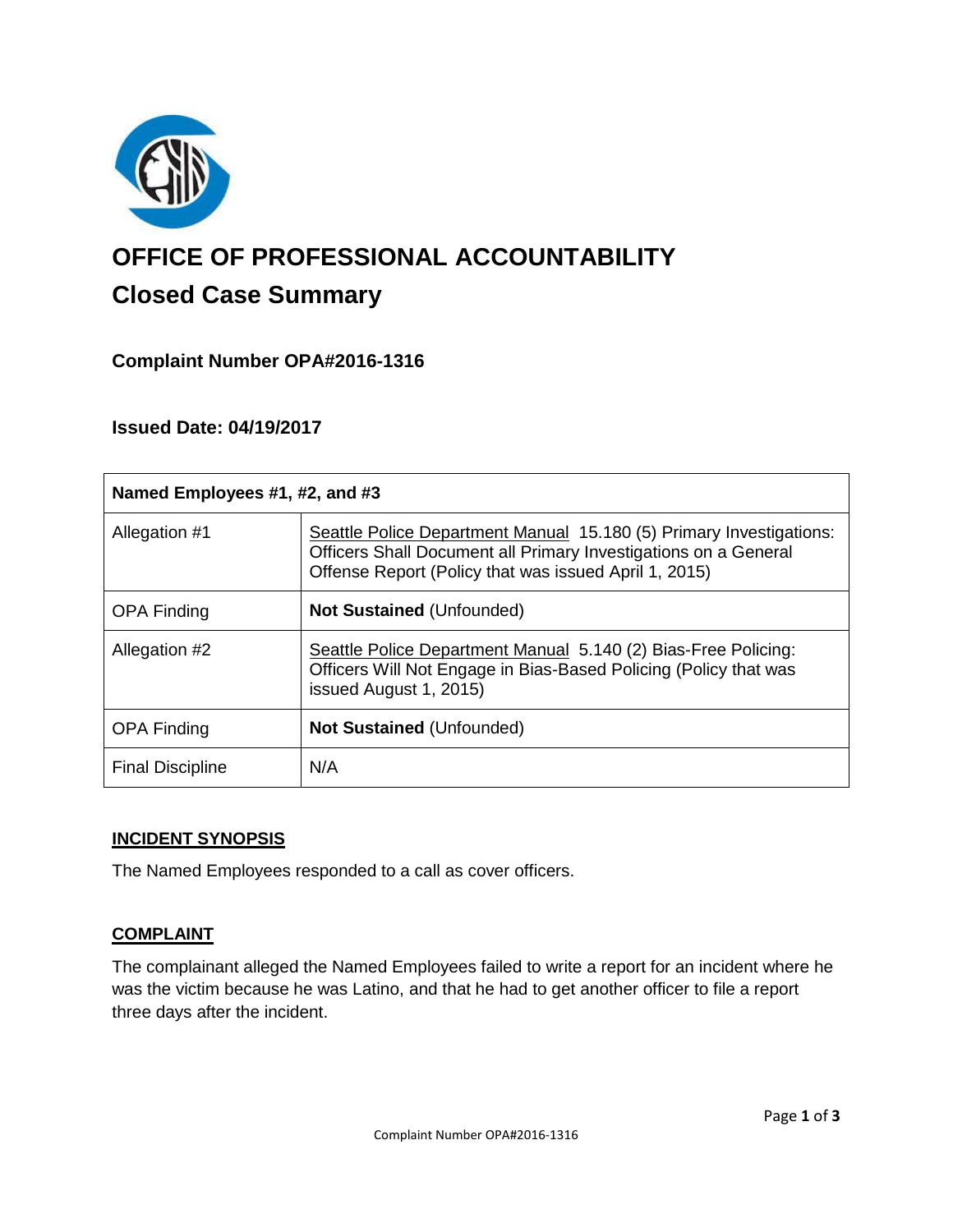## **INVESTIGATION**

The OPA investigation included the following actions:

- 1. Review of the complaint
- 2. Review of In-Car Videos (ICV)
- 3. Search for and review of all relevant records and other evidence
- 4. Interviews of SPD employees

## **ANALYSIS AND CONCLUSION**

Named Employees #1 and #2 responded to this call as cover officers and were not assigned as Primary Officer to handle the call. As such, Named Employees #1 and #2 had no responsibility to write a General Offense Report (GOR) or take any other Primary Investigation steps unless asked to by the Primary Officer. Named Employees #1 and #2 were not assigned any tasks by the Primary Officer.

Named Employee #3 responded to this call as the Primary Officer. As such, he was responsible for documenting any necessary Primary Investigation in a GOR. The preponderance of the evidence from this investigation showed that Named Employee #3 had no reason to believe the complainant was the victim of an assault, or that a Primary Investigation and GOR were required. In fact, the complainant and the two people with him all told Named Employee #3 that the complainant had been injured in a fall.

The OPA investigation found no evidence of bias on the part of Named Employee #1, #2, or #3. Furthermore, the complainant and his companions made it clear to Named Employee #3 that the complainant had been injured in a fall and no police action was necessary.

#### **FINDINGS**

#### **Named Employees #1 and #2**

Allegation #1

A preponderance of the evidence showed that Named Employees #1 and #2 had no responsibility to write a General Offense Report. Therefore a finding of **Not Sustained** (Unfounded) was issued for *Primary Investigations: Officers Shall Document all Primary Investigations on a General Offense Report.*

#### Allegation #2

The OPA investigation found no evidence of bias on the part of Named Employee #1 or #2. Therefore a finding of **Not Sustained** (Unfounded) was issued for *Bias-Free Policing: Officers Will Not Engage in Bias-Based Policing*